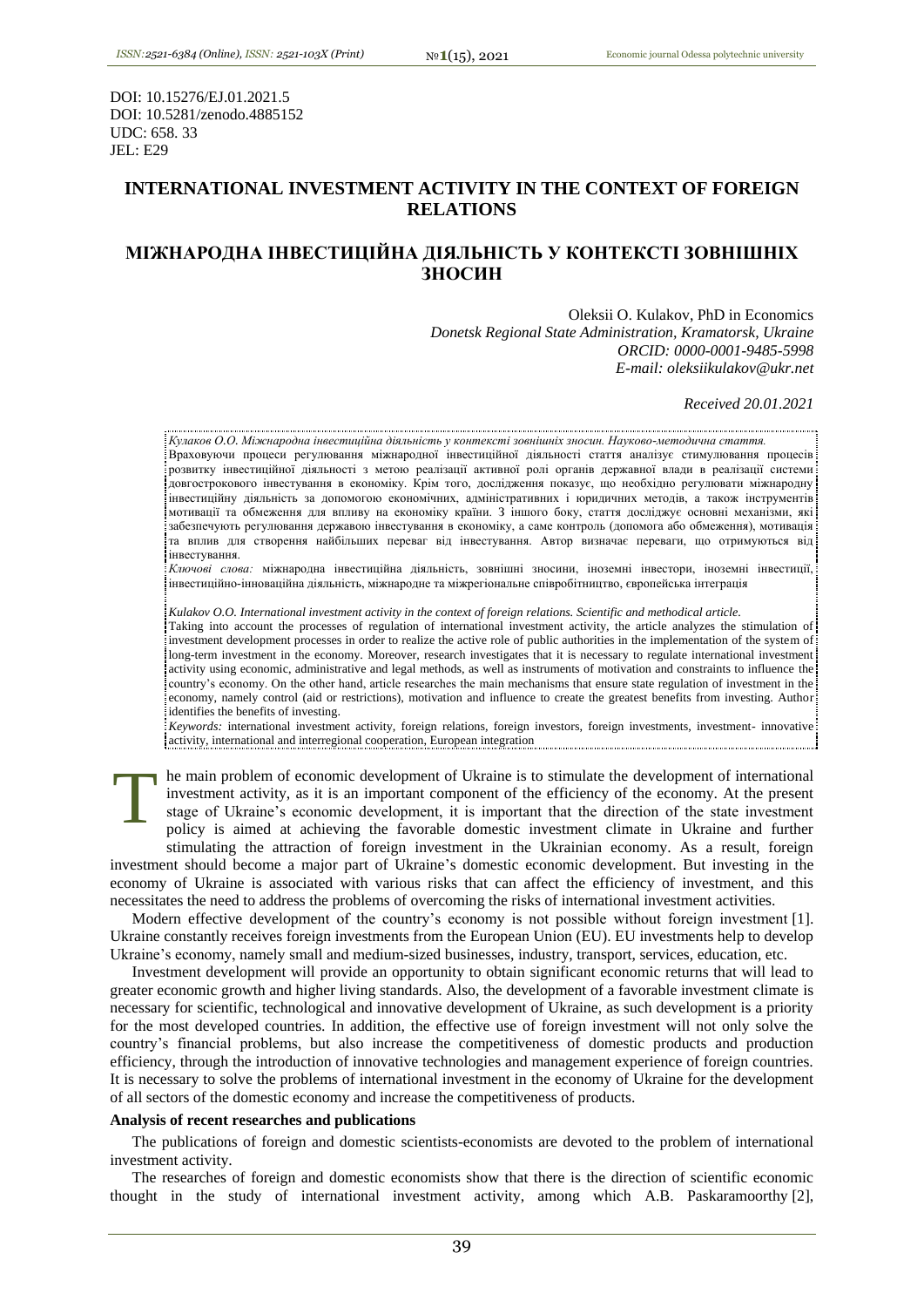M. McLaughlin [3], P.O. Kutsyk [4], V.I. Dymytrov [5], O.Ya. Kovalchuk [6], Ye.Yu. Mordan [7], H. Hrytsaienko [8], K.H. Kasianok [9] and other scientists.

## **Unsolved aspects of the problem**

Noting the significant contribution of domestic and foreign scholars, it should be highlighted that incompletely studied international investment activity in the context of foreign relations.

*The aim of the article* is to study the stimulation of the development of international investment activity based on the regulation of these activities to implement the active role of public authorities in investing, the realization of public investment programs and risk assessment of international investment activity.

## **The main part**

International investment activity plays the major role in the system of international relations and has the great impact on the country's economy, so these activities need to be regulated at the domestic and international levels. For example, scientist D.V. Mingo-López [10] researches institutional investment management: an investor's perspective on the relation between turnover and performance.

The necessary regulation of international investment activity can be carried out using economic, administrative and legal methods, as well as tools of motivation and restraint.

Legal methods are implemented through the system of regulations. At the same time, administrative methods control property issues. In turn, economic methods are implemented through the system of investments, loans, grants and more.

Methods of regulation are closely interrelated. All methods are prescribed in certain regulations. The effectiveness of methods depends on the perfection and quality of regulations.

The formation of methods of regulation is carried out in two ways: the first way is implemented through the adoption of legislation at the domestic level, which regulates international investment activity in the economy; the second way is implemented through the adoption of regulations governing all aspects of international investment activity at the regional level.

Ukraine's strategy in the field of foreign affairs shows that international investment activity is not limited to create favorable conditions for investment activity, but also includes the active role of public authorities in realization the system of long-term investment in the economy.

In the EU, countries carry out international investment activity through indirect government intervention in economic development, this need is due to the fact that the solution of many investment problems that countries have requires such intervention.

State regulation of investment in the economy in the EU is carried out through many development programs and investment is distributed in different sectors of the economy, for which there are different types of special public investment institutions.

The main mechanisms that ensure state regulation of investment in the economy, on the example of the EU should be:

- Control (aid or restriction) of the number of investments is the main mechanism for managing the investment process, which is carried out through loan interest programs, as well as tax, monetary and trade programs;
- Motivation to invest in certain areas of the economy and enterprises through tax and credit benefits;
- Influence by interfering in the administration of the investment process to agree on plans and actions of enterprises.
	- On the part of the state, preference should be given to investments that provide great benefits, namely:
- Investing in business activity, ensuring the introduction of the latest advances in science, advanced technologies, know-how, etc.;
- Investments have a positive effect on taxation in the country;
- Investments stimulate the integration of the domestic economy into the world economy through scientific, trade and production cooperation, contributing to the rise of economic and business activity.

The main methods of assessing the risks of international investment activity in the field of foreign relations include:

- Economic-mathematical method, which makes it possible to obtain the most reasonable from an economicmathematical point of view of risk.
- Expert method, which is implemented if there is not enough data to develop calculations by economicmathematical method and allows you to make a comprehensive assessment of several components.
- The empirical method based on investment experience, namely, provides an opportunity to determine the level of risk, using both own and borrowed investment experience.

It is recommended to apply the methods of risk assessment of international investment activity together and make a positive decision subject to a positive assessment of all methods.

In the modern international economy to assess the risks of international investment activity, the following actions must be taken: to analyze the factors influencing the risks; identify risks; assess the risks.

At the stage of analysis of the factors influencing the risk of international investment activity, it is necessary to determine the main influencing factors, among which the most common are: gross domestic product growth, unemployment, inflation, the situation in the country and so on.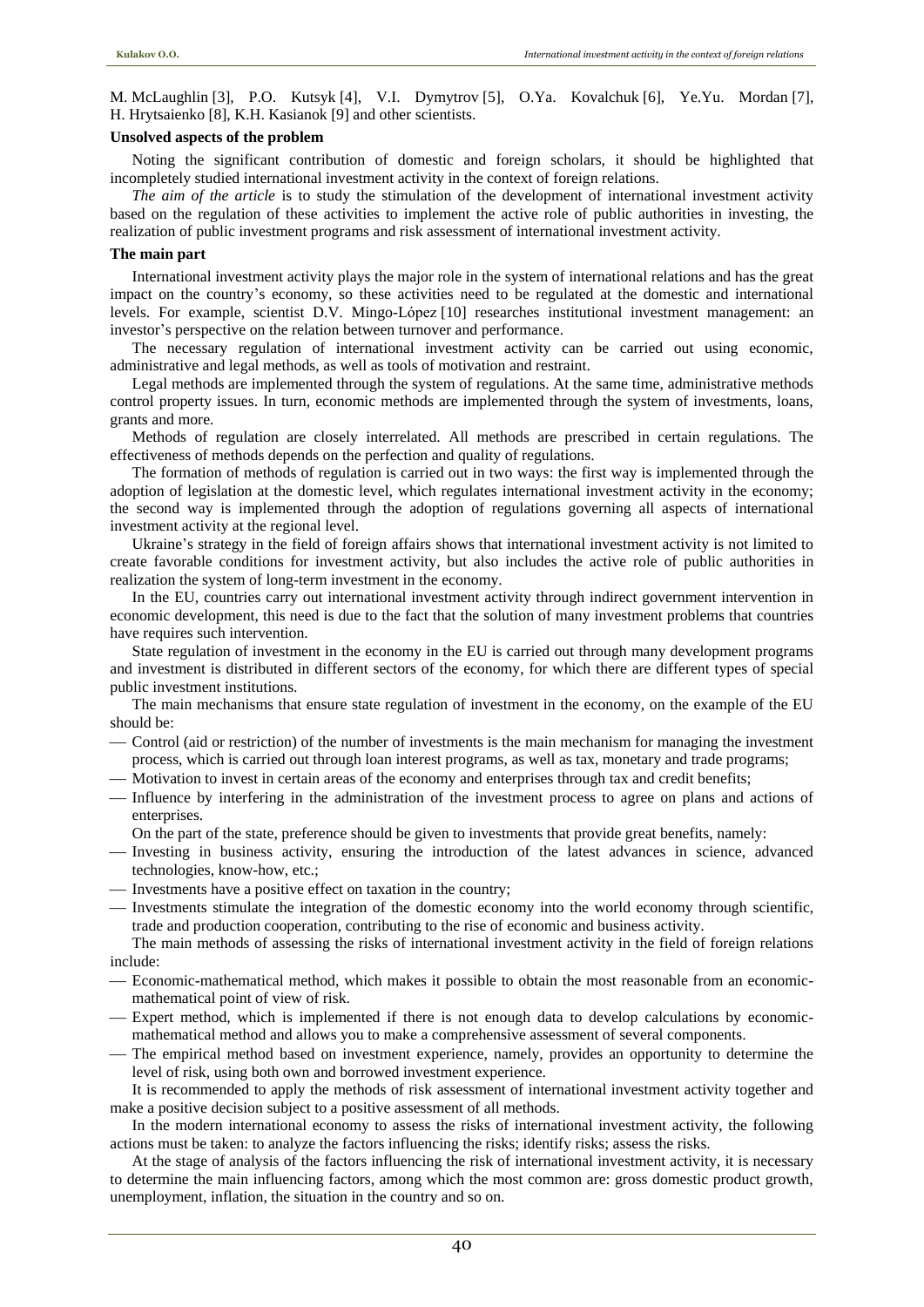At the stage of identifying the risks of international investment activity, it is proposed to identify and analyze the risks. To implement the identification of risks, the information base, which is formed by collecting and processing the collected information, is essential. At this stage, risk analysis should begin with identifying the sources and causes that indicate events that may cause risks.

At the stage of risk assessment of international investment activity, direct risk assessment is carried out by economic-mathematical, expert and empirical methods.

If, as a result of the assessment, the level of risk corresponds to the norm, then it is necessary to proceed to the investment stage. If, as a result of the assessment, the level of risk significantly exceeds the norm, then you need to minimize the risk, or if you can't minimize the risk, the investment decision should be postponed until more favorable investment conditions.

The organization of the implementation of legislation in the field of investment, innovation and international cooperation is the main direction of the European course of the country. In this regard, international and interregional cooperation should be carried out through non-governmental investment, scientific-technical and exhibition activities. Therefore, it is necessary to ensure the participation of organizations in international, national, regional events, exhibitions and presentations.

The way to ensure international and interregional cooperation in the field of investment-innovative development is the creation and operation of special economic zones, the introduction of the special regime of investment activity in priority areas, as well as the organization to associate of institutions to relevant associations of Euroregional cooperation and implementation of joint projects of cross-border cooperation of (programs).

The necessary condition for international and interregional cooperation in the field of development of investment-innovative activity is the creation and implementation of state and regional target development programs in the areas of international and interregional cooperation, foreign economic, investment, scientifictechnical, innovation and exhibition activities, Euroregional cooperation. To fulfill this condition, it is necessary to prepare proposals for cooperation between regions of Ukraine and regions of foreign countries, and cooperation between regions of Ukraine.

The development of international and interregional cooperation in the field of development of investmentinnovative activity should be aimed at increasing investment attractiveness of territories of regions and the organization of public-private partnership. To this end, it is important to take measures to present the economic potential and investment opportunities of regions in Ukraine and abroad, in particular, by organizing and participating in forums, conferences, round tables, official and working meetings of heads of state organizations with foreign delegations and international organizations.

As the result of these measures, it is necessary to collect information on the implementation of projects (programs) of international technical assistance. In order to have more accurate information on the implementation of such projects, it is necessary to keep records of international technical assistance, foreign investment and agreements on joint investment activity with the participation of a foreign partner in regions of Ukraine.

In order to systematize the measures of international and interregional cooperation in the field of development of investment-innovative activity, it is necessary to develop and implement measures for the implementation of state programs on cooperation with foreign countries and on European integration. Central executive bodies responsible for the implementation of state policy in the relevant field should develop expert opinions on the feasibility of providing state financial support for the implementation of international and interregional cooperation projects.

Also, these executive bodies must monitor the development of economic and trade relations with the EU as the strategic partner of Ukraine, and analyze the impact of the free trade zone with the EU on the economic development of regions of Ukraine. At the state level, it is necessary to implement the state foreign economic policy in terms of Ukraine's integration into the world economy and the expansion of economic and social cooperation with the EU.

Most foreign investment comes from EU countries. The basis of Ukraine's investment cooperation with EU countries is our country's cooperation with the European Investment Bank (EIB). The main areas of the EIB's investment activity in Ukraine are the modernization of energy and transport infrastructure, the growth of energy efficiency in the Ukrainian economy, environmental protection, education reforms, and investment support for private entrepreneurs in Ukraine's business sector. Foreign investment contributes to the growth of the socioeconomic level of development of a country through introduction of scientific technologies, job creation, and modernization of production, which leads to the adaptation of domestic enterprises to EU standards.

Upgrading transport infrastructure is the top priority for EIB investment activity in Ukraine. The selection of investment projects in the field of transport infrastructure is carried out by the EIB and the Ukrainian side in accordance with the priorities of transport cooperation between Ukraine and the EU. The EIB's priority projects in Ukraine are the modernization of road and rail transport infrastructure.

Scientist L. Xiaohang [11] investigates the problem of a Research on Relationship between the Stock Holdings of Institutional Investors and the Stock Price Synchronicity of Small and Medium-Sized Enterprises Board Market. In Ukraine, there are the following problems to increase investment attractiveness, improve the investment climate:

41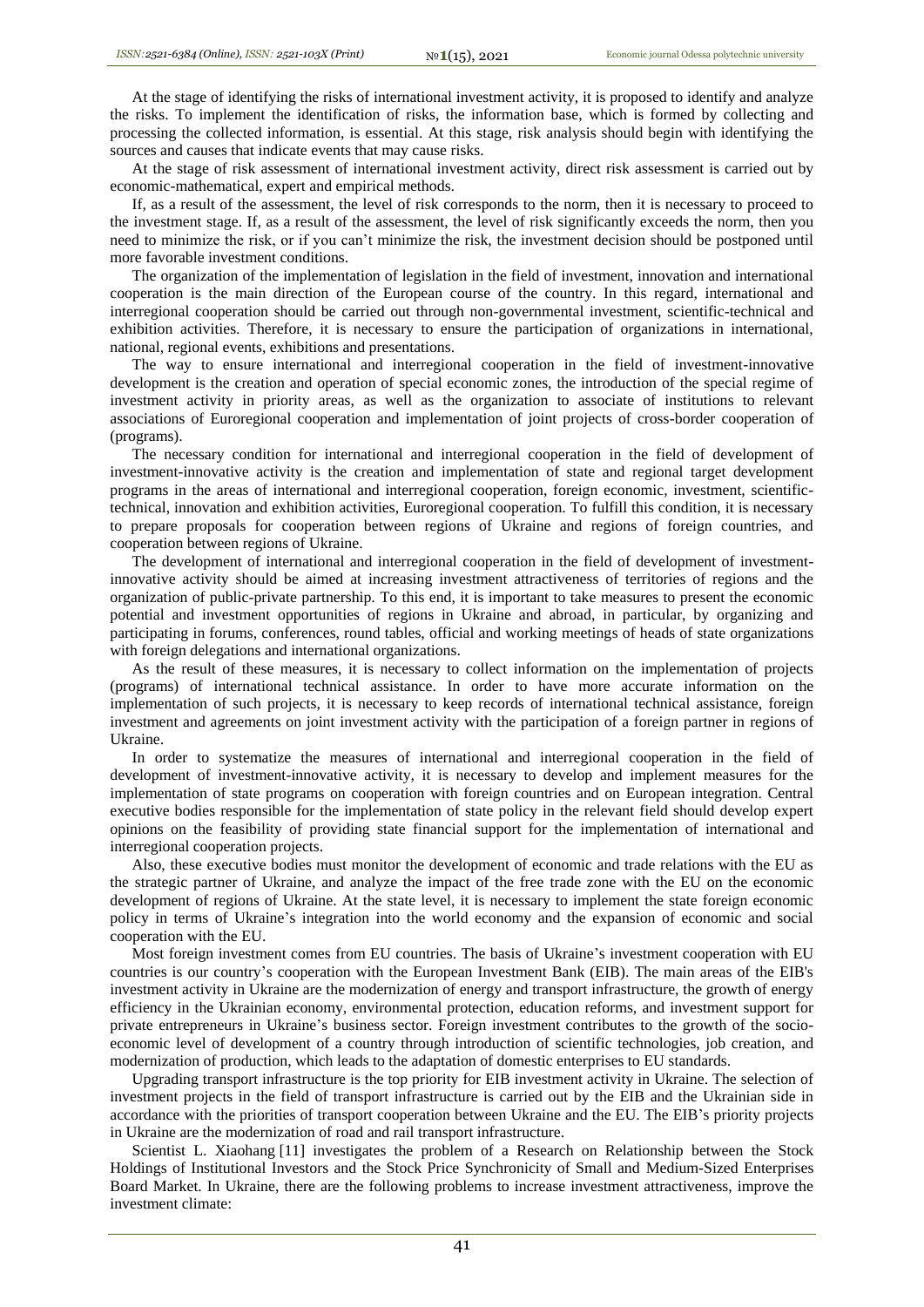- Low activity of Ukrainian enterprises in attracting foreign investment;
- The need for technical and technological modernization of enterprises and infrastructure;
- $-$  High energy and resource intensity, as well as outdated management methods at Ukrainian enterprises. To increase the attraction of foreign investment and increase investment attractiveness, further cooperation is

needed in the following areas in the context of European integration:

- Improving the regulatory framework for foreign investment in accordance with EU standards;
- Creating favorable conditions for foreign investors;
- Opening new markets for foreign investors with available raw materials and highly qualified personnel;
- Establishing closer cooperation between Ukraine and foreign investment donors;
- Improving legislation to enable European enterprises to obtain European loans;
- Improving and adopting EU norms and standards for the modernization of enterprises through foreign investment;
- Development of a strategy to attract investors according to the needs of the regions;
- The need to develop and constantly update a brand of each region to determine areas of investment;
- Providing foreign investors with the necessary support, such as business registration;
- Creating conditions for free movement of foreign investment in accordance with EU norms;
- Creating conditions for technical and technological modernization of enterprises and infrastructure;
- Expansion of production of enterprises due to introduction of innovations;
- Development of ecological production;
- Ensuring training of quality labor resources;
- Development of free trade with EU countries.

The investment market is under the regulatory influence of bilateral and multilateral investment agreements, as well as agreements with international organizations and so on. The main purpose of state regulation of investment is the implementation of social, economic and scientific policies, taking into account the indicators of socio-economic development of the country and goals, as well as determining the amount of funding for public investment activity.

Ukraine-European Union Association Agreement combines the most-favored-nation and national investment regimes, and is implemented the mode that is the best in a particular case. Therefore, for foreign investment, this is a kind of guarantee in the implementation of business activity, as the rules of registration and operation of companies with foreign investment will meet the requirements for foreign or domestic entities.

Thus, the implementation of the provisions of the Ukraine-European Union Association Agreement on foreign investment should help attract new investment in all sectors of the economy. EU investments are important for Ukraine's economy. Despite the fact that EU countries are leaders in terms of investment in the Ukrainian economy, the volume of this foreign investment is insufficient. Ukraine has many competitive advantages that have a positive effect on investment attractiveness: geographical location, availability of natural resources, large population, skilled labor, a large network of research institutes and universities.

Foreign investors invest the most in activities that provide quick profits, such as financial, insurance and trade activities. It is necessary to create conditions for investment in production and agro-industrial development. Such conditions may be: openness of state data, creation of electronic services, development of an electronic value-added tax refund system, reduction of currency control, etc. For example, scientist O. Zakharova [12] researches assessment of countries' international investment activity in the context of ensuring economic security.

Let's determine the impact of international activity on the volume of foreign investment. The most acceptable example for determining the impact of international activity on the volume of foreign investment should be considered the approach that shows the relationship between the dynamics of visits of foreign delegations for 2016-2020 and the volume of investment in the Donetsk region.

The dynamics of visits of foreign delegations in 2016-2020 in Donetsk region is shown in Fig. 1:



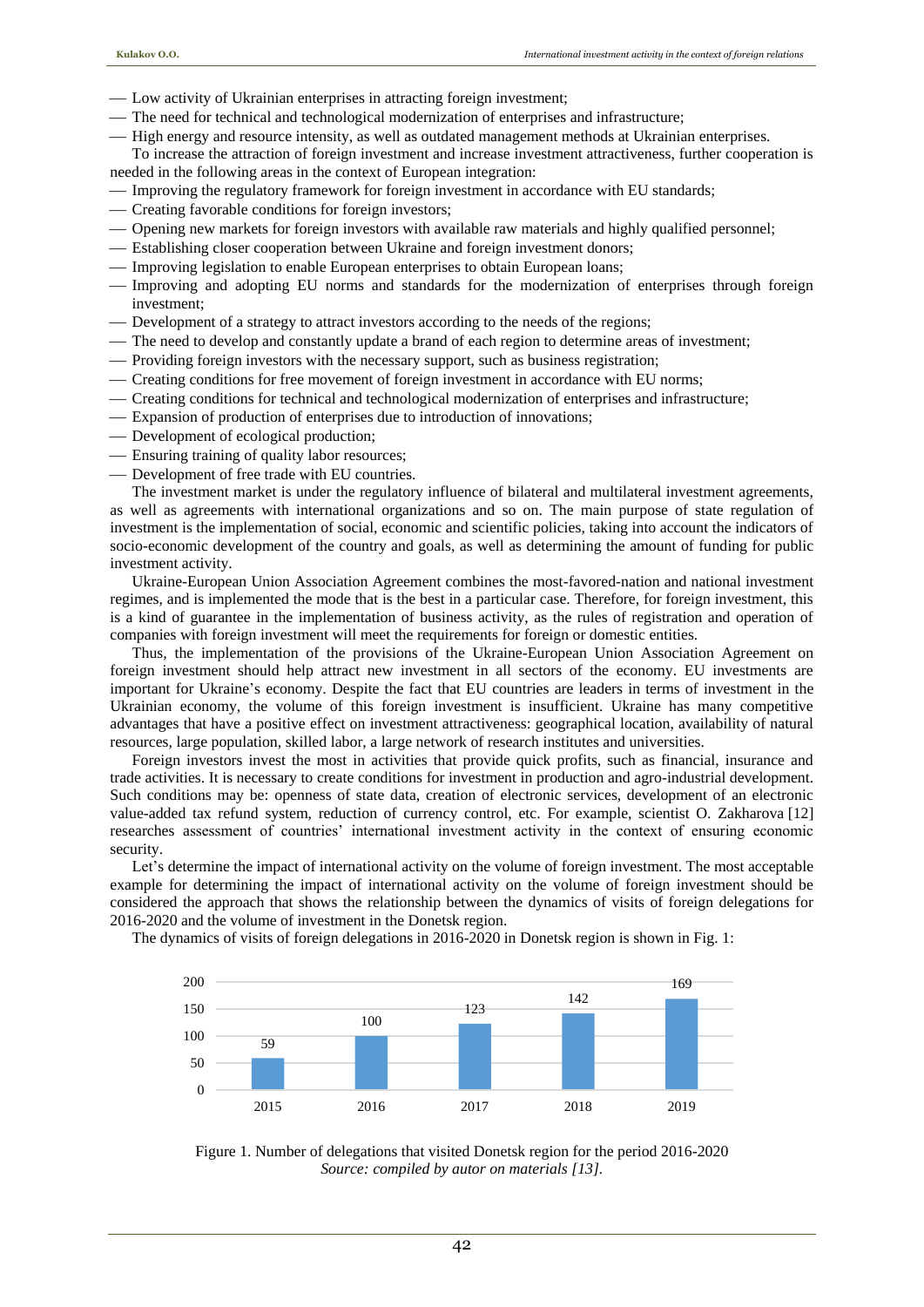As can be seen from Fig. 1, there is the steady increase in the reception of foreign delegations, which has the positive effect on the image of the region. It is desirable to maintain the trend of increasing the reception of foreign delegations or to maintain this trend at the current level.

The increase (decrease) rate of foreign direct investment in Donetsk region for 2015-2019 (as the percentage to a beginning of a year) is presented in Fig. 2:

As can be seen from Fig. 2, the increase (decrease) rate of foreign direct investment in Donetsk region for 2015-2019 (as the percentage to a beginning of a year) is increasing. That is, the increase in the number of delegations that visited Donetsk region has the effect of increasing the attraction of foreign direct investment in the region's economy.



Figure 2. The increase (decrease) rate of foreign direct investment in Donetsk region for 2015-2019 (as the percentage to a beginning of a year)

*Source: compiled by autor on materials [14].*

### **Conclusions**

Based on the processes of regulation of international investment activity, the article researches the stimulation of investment development processes for the implementation of the active role of public authorities in the implementation of long-term investment in the economy. It was found that it is necessary to regulate international investment activity using economic, administrative and legal methods, as well as instruments of motivation and restrictions to influence the country's economy. According to the results of the analysis, it is established that the main mechanisms that ensure state regulation of investment in the economy are control (aid or restrictions), motivation and influence to create the greatest benefits from investing. The benefits of investing are identified, namely the introduction of latest advances in science, the positive impact on taxation in a country and the possibility of integrating a domestic economy into the world economy. The main methods of risk assessment of international investment activity in the field of foreign relations are identified. The main actions in the process of risk assessment of international investment activity are proposed.

The use of international and interregional cooperation in the development of investment- innovative activity of the Ukrainian economy will provide an opportunity to obtain the competitive Ukrainian economy and develop production, which in turn will lead to the growth of Ukraine's economy.

The research indicates the need to take into account investments from EU countries, as EU countries are the largest investors in Ukraine, which will determine the effectiveness of investment activity for the development of Ukraine. It is investigated that on the basis of the existing problems further cooperation in the following directions in the conditions of European integration is necessary for increase of attraction of foreign investments and growth of investment attractiveness: improving the regulatory framework for foreign investment in accordance with EU standards, opening new markets for foreign investors with available raw materials and highly qualified personnel, establishing closer cooperation between Ukraine and foreign investment donors, creating favorable conditions for foreign investors, etc.

#### **Abstract**

The main problem of economic development of Ukraine is to stimulate the development of international investment activity, as it is an important component of the efficiency of the economy. Consequently, at the present stage of Ukraine's economic development, it is important that the direction of the state investment policy aims at achieving the favorable domestic investment climate in Ukraine and further stimulating the attraction of foreign investment in the Ukrainian economy. As a result, foreign investment should become a major part of Ukraine's domestic economic development. Of course, investing in the economy of Ukraine relates with various risks that can affect the efficiency of investment, and this necessitates the need to address the problems of overcoming the risks of international investment activity. Thus, investment development will provide an opportunity to obtain significant economic returns that will lead to greater economic growth and higher living standards. Also, the development of a favorable investment climate is necessary for scientific, technological and innovative development of Ukraine, as such development is a priority for the most developed countries. In addition, the effective use of foreign investment will not only solve the country's financial problems, but also increase the competitiveness of domestic products and production efficiency, through the introduction of innovative technologies and management experience of foreign countries. Furthermore, it is necessary to solve the problems of international investment in the economy of Ukraine for the development of all sectors of the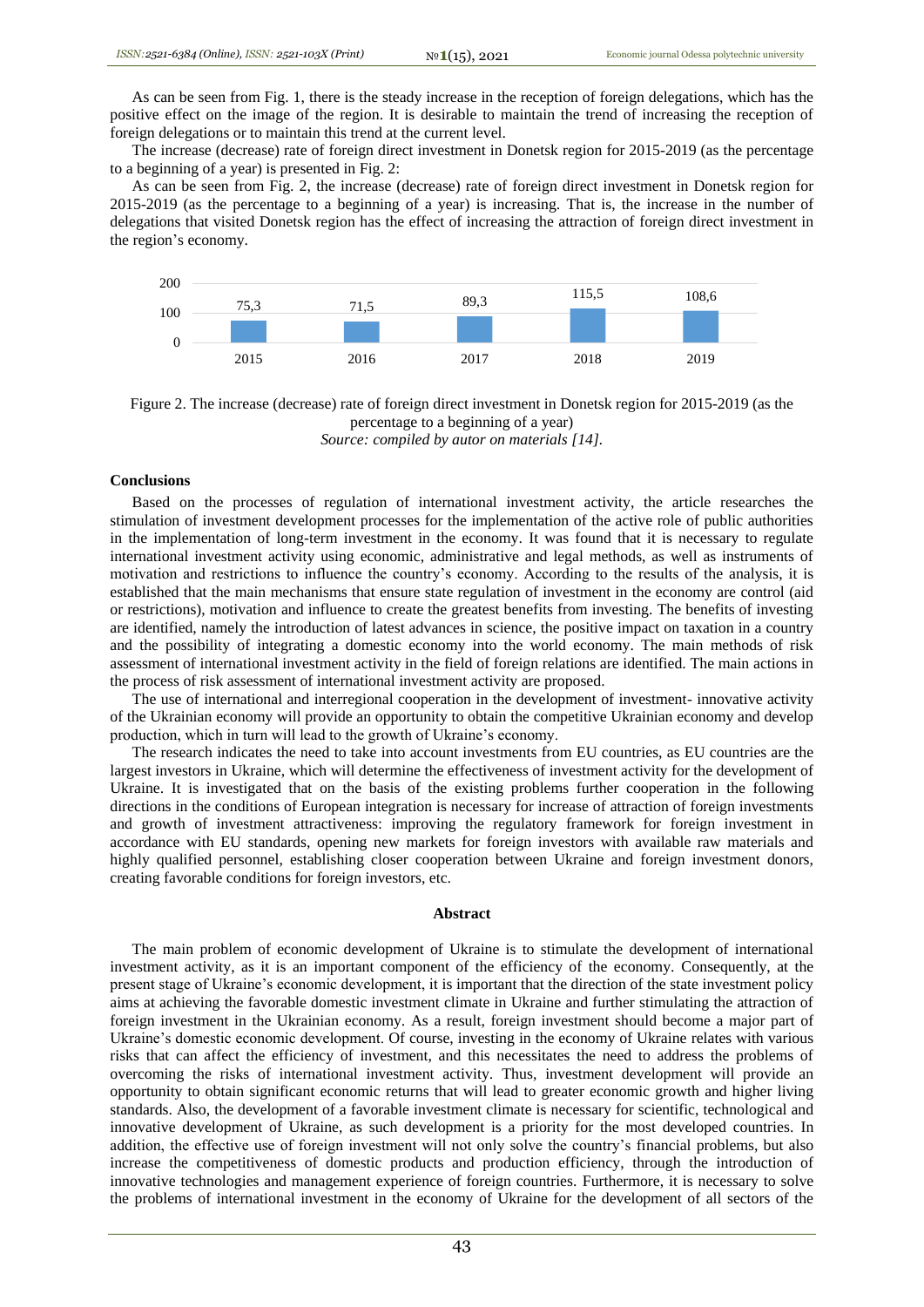domestic economy and increase the competitiveness of products. The aim of the article is to study the stimulation of the development of international investment activity on the regulation of these activity to implement the active role of public authorities in investing, the realization of public investment programs and risk assessment of international investment activity. The study investigates stimulation of investment development processes for realization of active role of state authorities in realization of system of long-term investment in economy on the basis of methods of theoretical generalization, grouping and comparison on the basis of processes of regulation of international investment activity. On the other hand, the author researches the analysis of the regulation of international investment activity using economic, administrative and legal methods, as well as tools of motivation and constraints to influence the country's economy through the methodology of system analysis and synthesis. The article defines that the main mechanisms that ensure state regulation of investment in an economy are control (aid or restrictions), motivation and influence to create the greatest benefits from investing. Moreover, the author highlights the benefits of investing, namely the introduction of the latest advances in science, the positive impact on taxation in a country and the possibility of integrating a domestic economy into the world economy. The benefit of this study that the article analyzes the main methods of risk assessment of international investment activity in the field of foreign relations. Also, author proposes the main actions in the process of risk assessment of international investment activity. As a result of the use of international and interregional cooperation in the development of investment- innovative activity in the economy of Ukraine, it will be possible to obtain the competitive Ukrainian economy and develop production that in turn will lead to the growth of Ukraine's economy. Of course, the increase in the reception of foreign delegations has the effect of increasing the attraction of foreign investment in the economy.

In conclusion, the article shows the need to take into account investments from the European Union countries, as the European Union countries are the largest investors in Ukraine, which will determine the effectiveness of investment activity for the development of Ukraine. Thus, given the existing problems, the author notes the need for further cooperation in various areas in the context of European integration to increase the attraction of foreign investment and increase investment attractiveness.

## **Список літератури:**

- 1. Прямі інвестиції (акціонерний капітал) в економіці України / з України за країнами світу; країнами ЄС; видами економічної діяльності; по регіонах (2015-2019). [Електронний ресурс]. – Режим доступу: http://www.ukrstat.gov.ua/operativ/operativ2020/zd\_inv\_new/arh\_inv\_zd.htm.
- 2. Паскарамурті Е. Б. Основа для прийняття інвестиційних рішень в режимі онлайн / Е. Б. Паскарамурті // Investment Analysts Journal. – 2020. – 49 (3). – С. 215-231. DOI: 10.1080/10293523.2020.1806460
- 3. Маклафлін М. Визначення державного підприємства у міжнародних інвестиційних угодах / М. Маклафлін // ICSID Review-Foreign Investment Law Journal. – 2019. – 34 (3). – С. 595-625. DOI: 10.1093/icsidreview/siz011.
- 4. Куцик П.О. Державна політика розвитку інвестиційних процесів на ринку ІТ-послуг: аналітичні та стратегічні аспекти реалізації в Україні / П. О. Куцик // Економічний часопис-ХХІ. – 2020. – 182(3-4). – С. 64-76. DOI: 10.21003/ea.V182-08.
- 5. Димитров В.І. Сучасні тенденції прямих іноземних інвестицій в умовах глобалізаціі економіки / В. І. Димитров // Соціально-гуманітарний вісник. – 2019. – № 26-27. – С. 136-137.
- 6. Прямі іноземні інвестиції та їх вплив на економічний розвиток / О. Я. Ковальчук, Н. Є. Стрельбіцька, А. Ю. Слободян // Молодий вчений. – 2017. – № 5. – С. 596-602.
- 7. Мордань Є.Ю. Іноземні інвестиції в Україні: сучасний стан та перспективи розвитку / Є. Ю. Мордань, Н. В. Винокурова // Вісник Одеського національного університету. Серія: Економіка. –  $2017. - N<sub>2</sub> 3(22) - C. 141-145.$
- 8. Грицаєнко Г. Інвестиційна привабливість України / Г. Грицаєнко, М. Грицаєнко // Agricultural and resource economics: international scientific e-journal. – 2017. –  $\mathbb{N}^{\circ}$  1 (3). – C. 80-93. – Режим доступу: http://www.irbis-nbuv.gov.ua/cgi-bin/irbis\_nbuv/cgiirbis\_64.exe?I21DBN=LINK&P21DBN= UJRN&Z21ID=&S21REF=10&S21CNR=20&S21STN=1&S21FMT=ASP\_meta&C21COM=S&2\_S2 1P03=FILA=&2\_S21STR=areis\_2017\_3\_1\_9.
- 9. Касянок К.Г. Міжнародний досвід залучення прямих іноземних інвестицій в умовах фінансових дисбалансів / К. Г. Касянок // Науковий вісник Ужгородського національного університету. Серія : Міжнародні економічні відносини та світове господарство. – 2018. – № 18 (2). – С. 38-44.
- 10. Мінго-Лопез Д.В. Інституційне управління інвестиціями: погляд інвестора на співвідношення між товарообігом та ефективністю / Д. В. Мінго-Лопез // Investment Analysts Journal. – 2018. – 47. – С. 81-94. DOI: 10.1080/10293523.2017.1414370.
- 11. Ксіаоганґ Л. Дослідження взаємозв'язку між пакетами акцій інституційних інвесторів та синхронністю цін на акції малих та середніх підприємств / Л. Ксіаоганґ // Technology and Investment. – 2017. – 8 (1). – С. 1-10. DOI: 10.4236/ti.2017.81001.
- 12. Захарова O. Оцінка міжнародної інвестиційної діяльності країн у контексті забезпечення економічної безпеки / O. Захарова // Problems and Perspectives in Management. – 2020. – 18. – С. 72-84. DOI: 10.21511/ppm.18(4).2020.07.